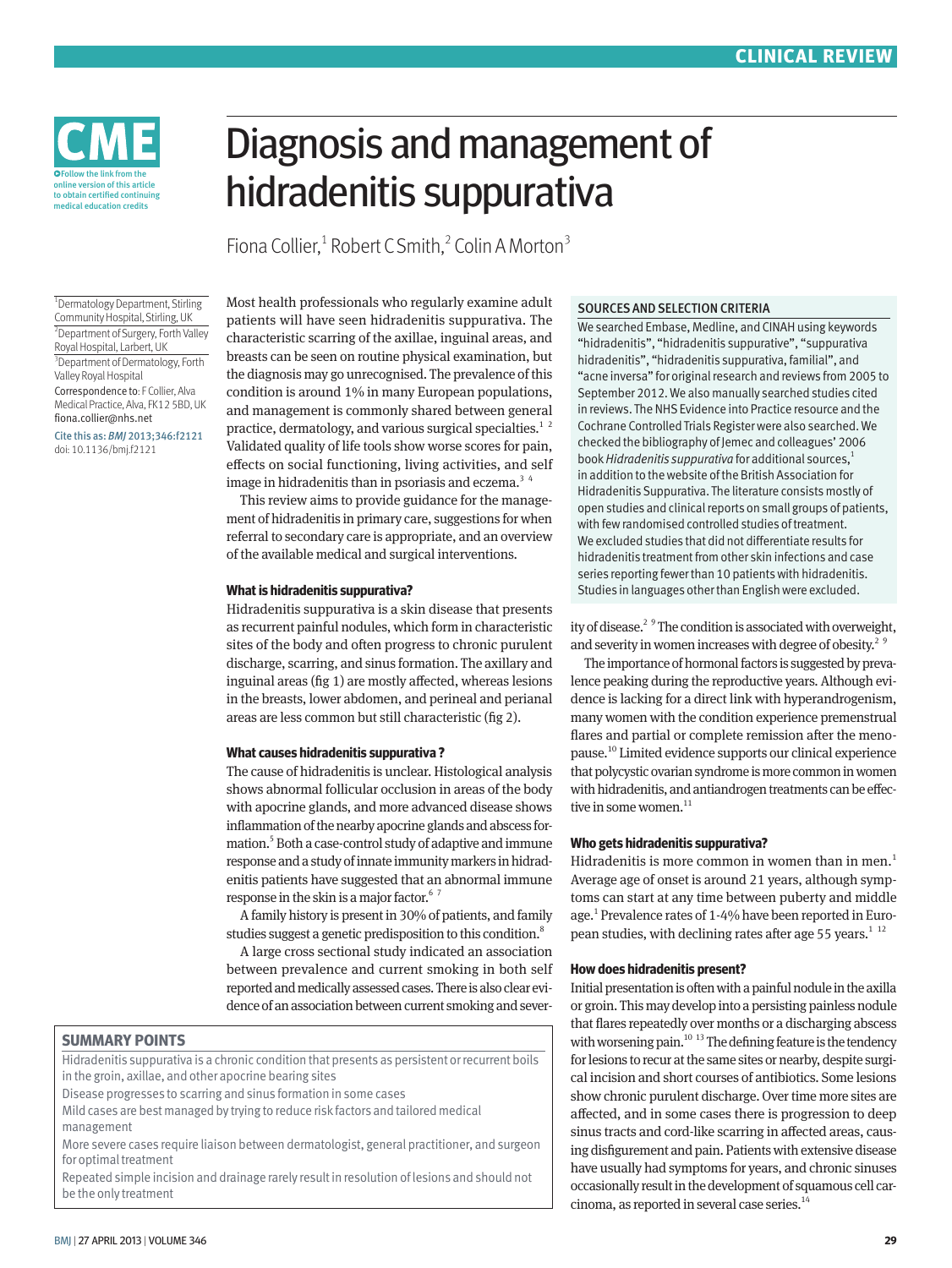# **CLINICAL REVIEW**

### **bmj.com**

Previous articles in t his series

**O** Pulmonary hypertension: diagnosis and management (BMJ 2013;346:f2028) **O** Leukaemia update. Part 2: managing patients with leukaemia in the community (BMJ 2013;346:f1932) **O** Leukaemia update. Part 1: diagnosis and management (BMJ 2013;346:f1660) **O** Outpatient parenteral antimicrobial therapy (BMJ 2013;346:f1585)  $\bullet$  Diagnosis and management of carotid atherosclerosis (BMJ 2013;346:f1485)

#### **How is the diagnosis made?**

The diagnosis is made clinically on the basis of the typical sites affected and characteristic lesions (box 1). Most laboratory investigations are unhelpful. $^{10}$ 

The differential diagnosis can include acne in lesions affecting the breast and trunk, but the presence of closed comedones (whiteheads) in acne distinguishes it from hidradenitis. Individual lesions may closely resemble simple boils or infected epidermoid cysts but, unlike these common skin infections, will not promptly respond to antibiotics. Women who have repeated "breast abscesses" may have underlying hidradenitis, so ask about a history of lesions in other typical sites. In isolated perineal and perianal disease consider Crohn's disease, either alone or occurring in association with hidradenitis, as highlighted in a large case series.<sup>15</sup> In the assessment of pilonidal sinuses it is worth considering hidradenitis of the natal cleft.

Culture of bacteriology swabs from lesions is appropriate at first presentation, but our own experience is consistent with a case series in which  $51\%$  of cultures were sterile.<sup>16</sup> When potential pathogens such as *Staphylococcus aureus* and anaerobic bacteria are identified, treatment with an appropriate antibiotic will not prevent lesions recurring but may limit secondary inflammation and scarring.<sup>17</sup>

Repeated boils at body sites that are not typical for hidradenitis should be investigated with bacteriology swabs, looking particularly for Panton-Valentine leucocidin positive *S aureus*, which can cause recurrent boils that do not respond to treatment.<sup>18</sup>

Pyogenic skin infections occurring in sites atypical for hidradenitis may indicate defects of immune function. If this is suspected, initial screening tests should include blood glucose; full blood count, differential, and film; IgA, IgM, IgG, and IgE; total complement; HIV screening; serum protein electrophoresis; and urine for Bence-Jones proteins.19

## **What treatments are available in primary care?**

Because of the well documented association with smoking and obesity, lifestyle advice is important at all stages of disease in both primary and secondary care.<sup>2</sup> Evidence of the effects of the disease on self image and social functioning

#### Box 1| Features of hidradenitis: three key elements for diagnosis

#### Typical lesions

Painful or tender (or both) red papules or nodules Painful or tender (or both) abscesses Cord-like scarring

Double open comedones (blackheads)

## Characteristic distribution

Most commonly affected areas:

- Axillae
- Groin, inner thighs, pubic area
- Less commonly affected, suggestive but not diagnostic:
- Breasts, more often in women
- Perineum and perianal area, more often in men

#### Recurrent pattern

Active disease: One or more typical lesion in axillae or groin plus history of three or more painful or discharging lesions at these sites since age 10 years

Inactive disease: History of five or more painful or discharging lesions in axillae or groin since age 10 years, with no current active lesions



Fig 1| Hidradenitis suppurativa of the axilla; Hurley stage II disease



Fig 2| Hidradenitis suppurativa of the lower abdomen; Hurley stage I disease

support assessment for depression as a vital part of the care of these patients.<sup>3</sup> During acute exacerbations adequate analgesia is important, because pain from the inflamed lesions is a major factor in the distress caused by hidradenitis.<sup>10</sup>

The choice of specific treatments is guided by disease severity. The Hurley staging system is often used in clinical practice to document severity and guide treatment (box 2).20 In advanced disease, with extensive scarring, medical treatments alone may be of limited benefit, and surgical options should be considered in the treatment plan.

Mild disease (Hurley stage I, no scarring) can usually be managed in primary care. Treatment at the early stages of presentation can prevent progression to the scarring and sinus formation seen in advanced disease. However, limited evidence is available for the most widely used, well tolerated, and inexpensive treatment—oral tetracyclines, which are moderately effective in early disease. Two randomised controlled trials found that topical clindamycin 1% lotion used twice daily in affected areas for three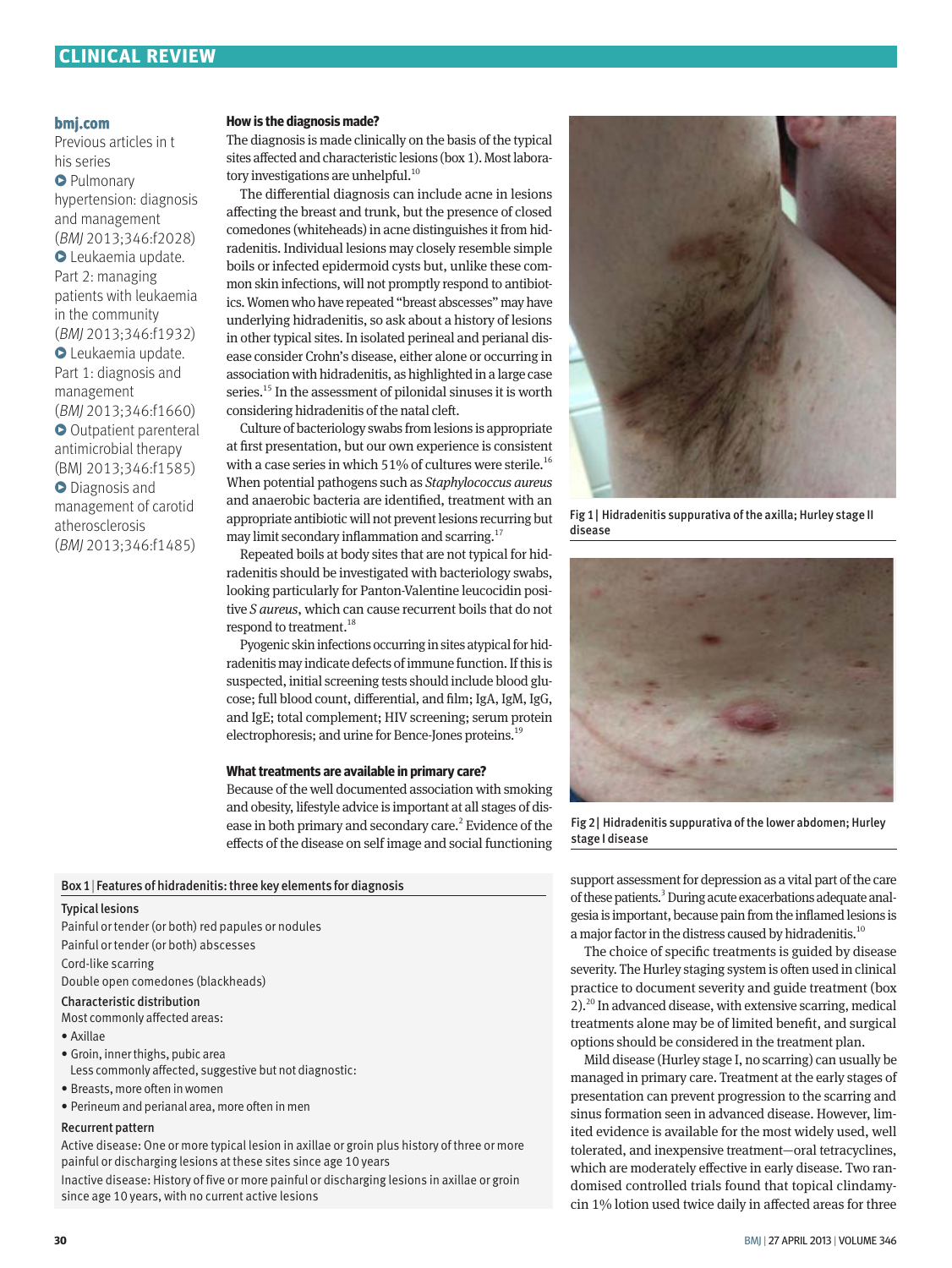#### Box 2|Hurley's classification

Stage I: Abscess formation, single or multiple without sinus tracts and scarring

Stage II: Recurrent abscesses with sinus tracts and scarring; single or multiple widely separated lesions Stage III: Diffuse or almost diffuse involvement or multiple interconnected tracts and abscesses

months significantly reduced abscesses and pustules, with an improvement in nodule formation taking longer than three months.<sup>21</sup> <sup>22</sup> Oral tetracycline (1 g daily) was compared with 1% clindamycin in one of the studies and found to be equally effective in reducing abscess formation after three months, with nodules again needing longer treatment.21 Although no studies have compared different antibiotics in hidradenitis, in our experience three to six month courses of erythromycin 500 mg twice daily, lymecycline 408 mg daily, or doxycycline 100 mg daily have similar effects on abscess and nodule formation with better patient compliance than oral tetracycline. These drugs are thought to act through their anti-inflammatory effect, as in acne vulgaris, as well as by reducing secondary bacterial infection. Hidradenitis is a chronic disease, but we find that in mild disease such courses of antibiotics can often be prescribed intermittently, sometimes with the addition of topical clindamycin 1% as maintenance treatment. All tetracyclines are teratogenic so contraceptive advice should be provided where appropriate.

There is some evidence of altered tissue sensitivity to androgens in women with hidradenitis. One study found an association with polycystic ovarian syndrome, and a retrospective review of notes suggested that antiandrogen drugs worked better than oral antibiotics.<sup>11</sup> Current evidence does not enable a particular regimen of hormonal treatment to be recommended, but when required, it makes sense to choose hormonal contraception of low androgenicity (combined oral contraceptives containing one of

## TIPS FOR NON-SPECIALISTS

Diagnose and treat early in the course of the disease to prevent or limit scarring Advise patient at all stages of disease to stop smoking

Actively manage obesity; aim for a body mass index less than 25

In patients with no or minimal scarring, use maintenance oral tetracyclines or topical clindamycin for a minimum of 12 weeks

Refer patients with continuing disease activity and scarring to a dermatologist for more intensive medical treatment and advice about need for surgery

Simple excision and drainage of boils in hidradenitis has a high rate of recurrence and should be avoided

As in all chronic diseases, screen for and treat depression

#### ADDITIONAL EDUCATIONAL RESOURCES

Resources for healthcare professionals

Rambhatla P, Lim H, Hamzavi I. A systematic review of treatments for hidradenitis suppurativa. *Arch Dermatol* 2012;148:439-46

Kurzen H, Kurokawa I, Jemec G, Emtestam L, Sellheyer K, Giamarellos-Bourboulis EJ, et al. What causes hidradenitis suppurativa ? *Exp Dermatol* 2008;17:455-6; discussion 457-72

## Resources for patients

Hidradenitis Suppurativa Foundation (www.hs-foundation.orgAccesible and up to date information about hidradenitis, with links to recent research and other resources British Association for Hidradenitis Suppurativa (www.ba-hs.org.uk)—Information about hidradenitis for patients and medical professionals, online support for patients

the less androgenic progestogens, such as norgestimate, desogestrel, or gestodene) or non-hormonal methods.<sup>23</sup> No research has looked at the effect of progestogen-only pills, progestogen implants, or depot progestogen, but we have found that they can be associated with an exacerbation in symptoms, as might be expected.

#### **When is referral to secondary care appropriate?**

Consider dermatology referral for patients with exacerbations that are frequent enough to cause them distress despite the above treatment and those with active disease plus scarring in at least one site (Hurley stage II disease).

Of the treatments offered in secondary care, the best quality evidence is for a combination of clindamycin 300 mg twice daily and rifampicin 300 mg twice daily for 10 weeks. Three retrospective uncontrolled studies, totalling 118 patients, showed significant improvement in 81% of patients at week 10 and a response across all grades of hidradenitis. Statistically significant improvements were seen in days per month with pain and suppuration and quality of life, although long term follow-up data were limited.<sup>24-26</sup>

Oral zinc treatment has been suggested because of its anti-inflammatory and antiandrogenic properties.<sup>7</sup> <sup>27</sup> In a case series of 22 patients (mostly with Hurley stage I-II disease) treated with 90 mg zinc gluconate daily, partial or complete remission was seen in 12 patients during treatment.<sup>28</sup> However, this dose is well above that recommended by the Food and Drug Administration (40 mg) and would necessitate specialised monitoring.

Dapsone is also used in this condition because of its anti-inflammatory effects. A case series of 24 patients found improvement in nine, none of whom had "severe disease."29 Although patients rapidly relapse after stopping treatment, dapsone might be an option for maintenance treatment in patients with moderate disease unsuitable for other treatments.

Oral isotretinoin has been tried in hidradenitis because of its efficacy in acne but failed to produce significant improvement in several studies.<sup>30</sup>  $31$  Acitretin has shown more promise, with all 12 patients in a retrospective study showing remission.<sup>32</sup> This result confirms case reports of the drug's effectiveness, but because of its teratogenicity it is suitable only in male and non-fertile female patients.

A case series of 24 patients with hidradenitis found that metformin significantly improved disease severity and quality of life, and improvements were maintained at six month follow-up.33 The authors suggest that this is due to the drug's antiandrogen effects. Another explanation might be its effects on various aspects of the metabolic syndrome. A recent casecontrol study showed a 40% prevalence of the metabolic syndrome in patients with hidradenitis, with a disproportionally high rate in patients under 34 years of age.<sup>34</sup> The authors suggested a mechanism for the metabolic syndrome's involvement in the development of hidradenitis. Larger studies are needed to confirm metformin's treatment effects but it may prove to be a useful agent for Hurley stage I and II disease.

Inhibitors of tumour necrosis factor α have opened up a new treatment approach in patients with severe disease that is resistant to other treatments. Although response rates were promising with some of these agents, adverse